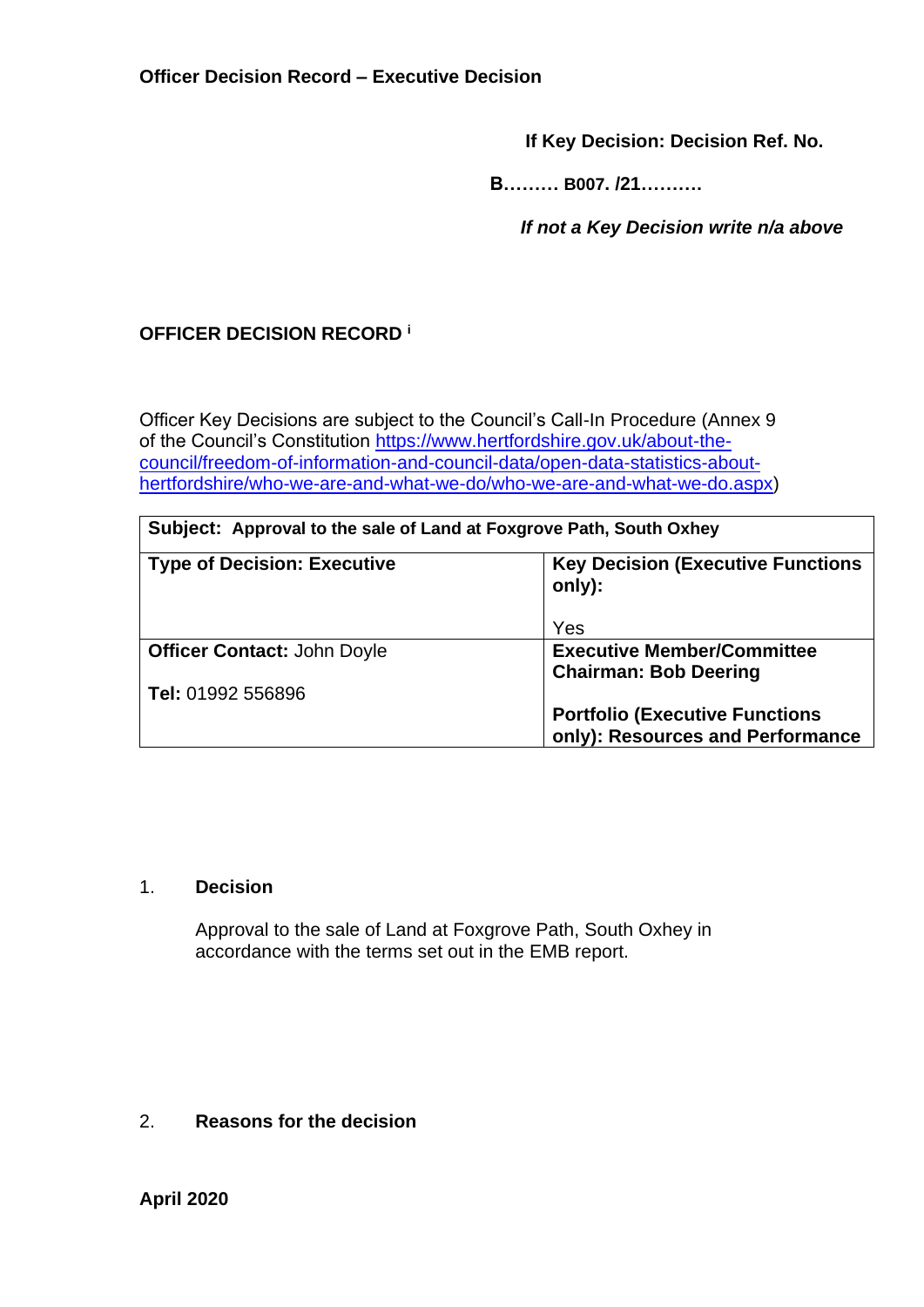The property is surplus to the County Council's requirements', and the proposed sale represents the best price reasonably obtainable and in accordance with S123 of the Local Government Act 1972.

### 3. **Alternative options considered and rejected**

No practical alternative options

4. **Consultation** *(see Summary of Requirements below)*

**Was any Councillor consulted? Yes**

**If yes:**

(a) Comments of Executive Member

Agreed

(b) Comments of other consultees

#### 5. **Any conflict of interest declared by a councillor who has been consulted in relation to the decision**

N/A

 *(If a Councillor declares a conflict of interest DO NOT PROCEED without seeking advice from Democratic Services or Legal Services).* 

### 6. [**Following consultation with the Executive Member/Committee Chairman,] I am proceeding with the decision.**

Signed: …

Title: …Deputy Chief Executive & Executive Director of Resources…

Date: 7 January 2022

Copies of record to:

## **April 2020**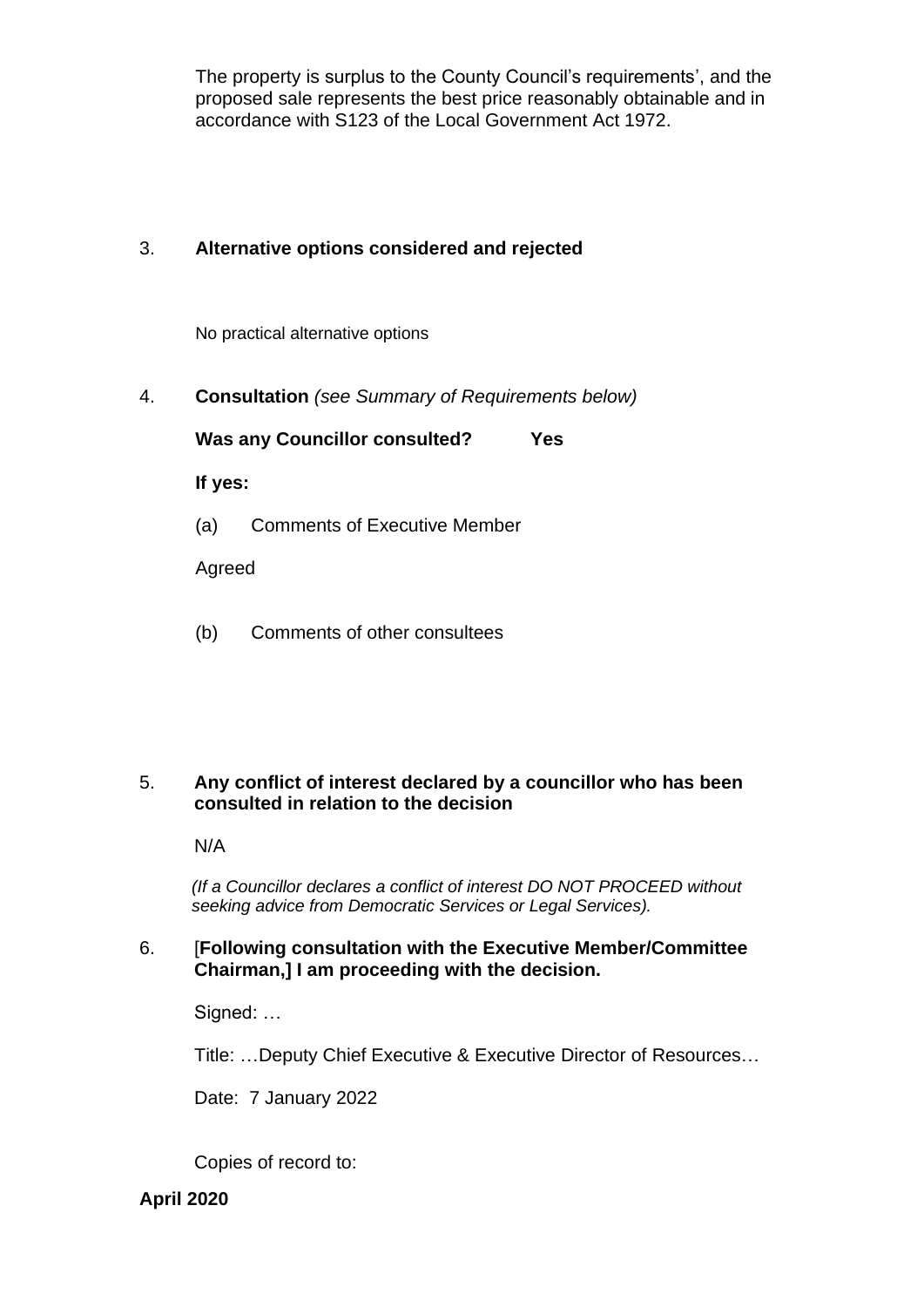- All consultees
- hard & electronic copy (if required to be made available for public inspection) to Democratic Services Manager - Room 213 County Hall.<sup>ii</sup>

# **Summary of Requirements to Inform/Consult Councillors**

| <b>Significance of Proposed Action</b> | <b>Controversial</b> | <b>Relevant Councillor(s) to be Consulted</b>                                      |
|----------------------------------------|----------------------|------------------------------------------------------------------------------------|
| Technical/Professional/                | <b>No</b>            | No need to inform or consult councillors                                           |
| Routine                                |                      |                                                                                    |
| Technical/Professional/                | Yes                  | <b>Executive Functions:</b>                                                        |
| Routine                                |                      | Consult relevant Lead Executive Member and,<br>where appropriate, Local Councillor |
|                                        |                      | <b>Non-Executive Functions:</b>                                                    |
|                                        |                      | Relevant Committee Chairman and, where<br>appropriate, Local Councillor            |
|                                        |                      |                                                                                    |
| Local                                  | <b>No</b>            | <b>Executive Functions:</b>                                                        |
|                                        |                      | Inform Lead Executive Member and Local<br>Councillor                               |
|                                        |                      | <b>Non-Executive Functions:</b>                                                    |
|                                        |                      | <b>Inform Local Councillor</b>                                                     |
|                                        |                      |                                                                                    |
| Local                                  | Yes                  | <b>Executive Functions:</b>                                                        |
|                                        |                      | <b>Consult Lead Executive Member and Local</b><br>Councillor                       |
|                                        |                      | <b>Non-Executive Functions:</b>                                                    |
|                                        |                      | <b>Consult Local Councillor</b>                                                    |
|                                        |                      |                                                                                    |
| General or County-wide                 | No                   | <b>Executive Functions:</b>                                                        |
|                                        |                      | Consult relevant Lead Executive Member (s)                                         |
|                                        |                      | <b>Non-Executive Functions:</b>                                                    |
|                                        |                      | <b>Consult relevant Committee</b>                                                  |